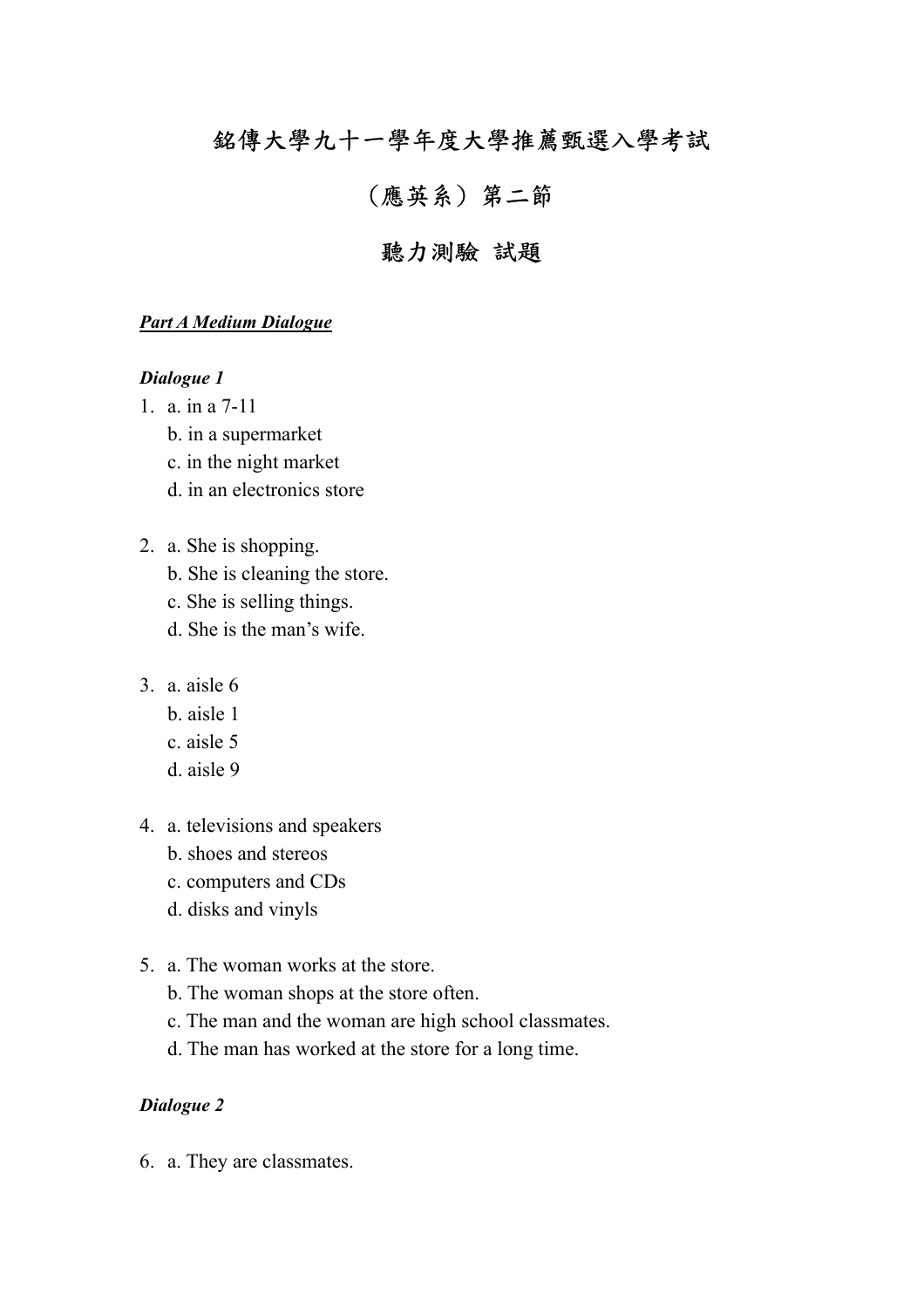- b. They live in Taiwan.
- c. They are husband and wife.
- d. They are teacher and student.
- 7. a. He got off at the wrong MRT station.
	- b. He bought the wrong fish.
	- c. He went to the soccer stadium instead of going to work.
	- d. He married the wrong girl.
- 8. a. on the Mass Rapid Transit system
	- b. by motorcycle
	- c. in his personal automobile
	- d. by airplane
- 9. a. in the park
	- b. at Yuanshan MRT station
	- c. at the soccer stadium
	- d. in the Shrlin night market

10. a. Yes, it is the first time.

- b. He met her here last time.
- c. No, he gets lost all the time.
- d. This is the first time Tom ate fish.

#### *Dialogue 3*

- 11. a . in the morning
	- b. in the afternoon
	- c. at noon
	- d. in the evening
- 12. a. in the computer store
	- b. in the veterinarian's office
	- c. in a home
	- d. in a dentist's office
- 13. a. unhealthy bur happy
	- b. healthy but overweight
	- c. hot but sick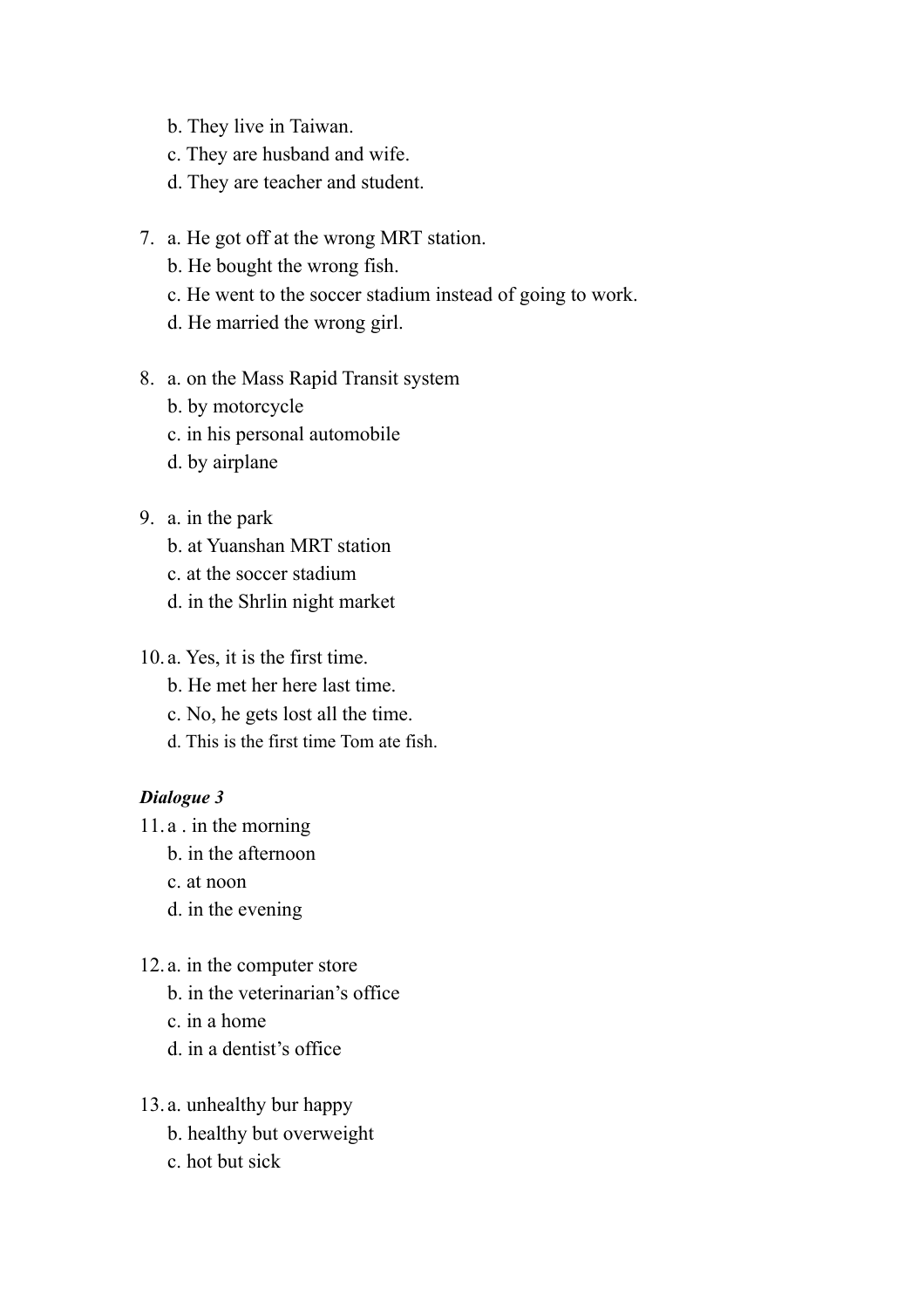# d. noisy but happy

- 14. a. no time for exercise
	- b. pet doesn't like exercise
	- c. too hot for exercise
	- d. owner doesn't like exercise
- 15. a. to give dig haircut
	- b. to take a picture of dog
	- c. to give the dog a bath
	- d. to see if the dog's weight has improved

# *Dialogue 4*

16. a. a school party

- b. a birthday party
- c. a music party
- d. a political party

17. a. they are classmates

- b. they are family members
- c. they are co-workers
- d. they are club members

#### 18. a. eat cake

- b. study Math
- c. play games
- d. eat snacks

#### 19. a. CDs

- b. balloons
- c. phone number
- d. sodas
- 20. a. by taxi
	- b. by MRT
	- c. by scooter
	- d. by bike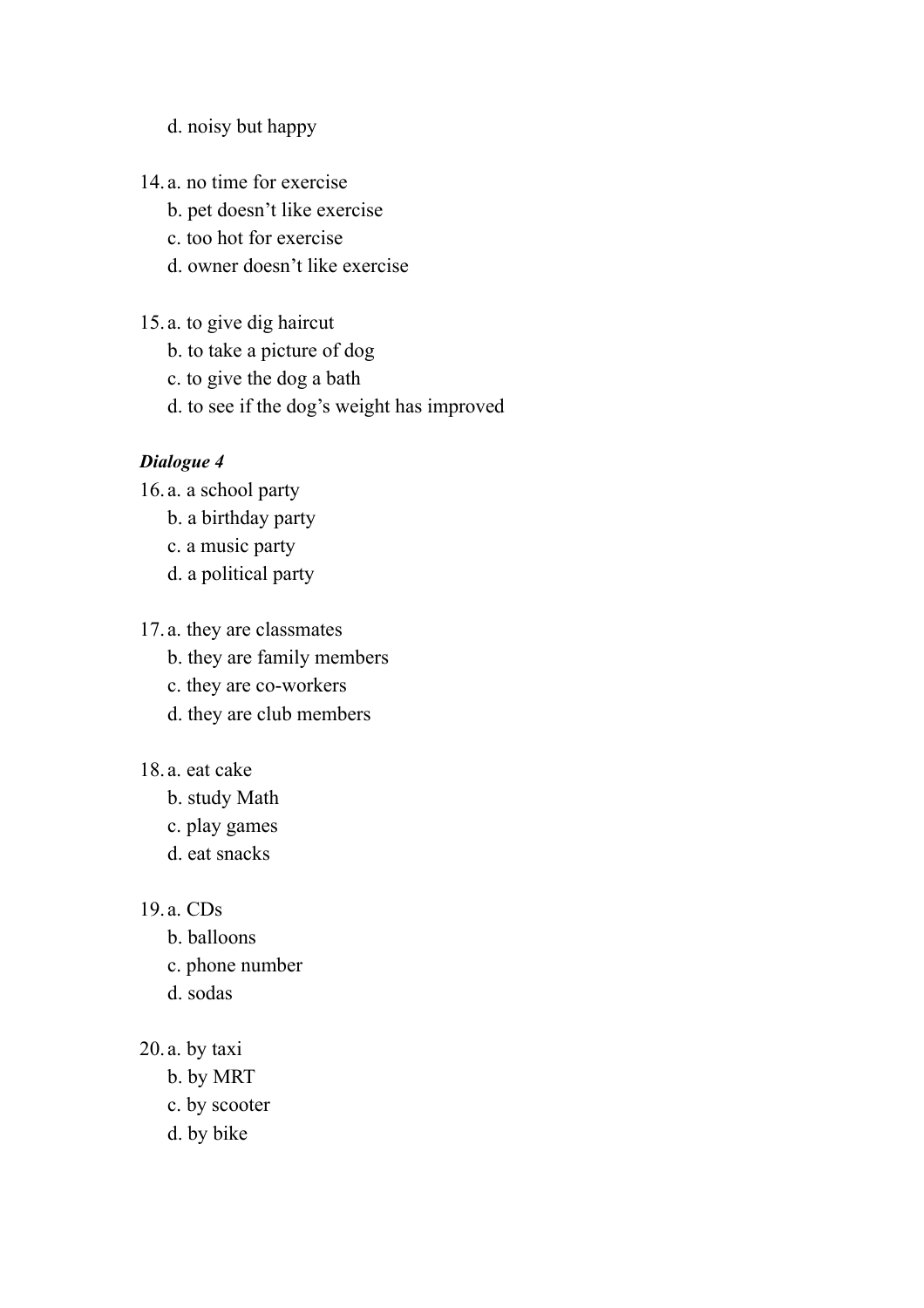# *Part B Best Response*

- 21. a. I can't go to a movie tonight, I have to study.
	- b. I love riding horses, don't you?
	- c. I spent the weekend in Kenting. It was fun.
	- d. I can't, I just had a big lunch.
- 22. a. I don't like rats or mice. Let's get a cat.
	- b. Maybe we should rent one first.
	- c. My mom is meeting us at her house.
	- d. Is that where the car is?
- 23. a. Oh, that's no problem.
	- b. Have a nice day.
	- c. Hello, my name is Joe.
	- d. We are all individuals.
- 24. a. Always look on the bright side of life.
	- b. I'll rent once I'm finished with this work.
	- c. The most important thing in life is friends.
	- d. You're welcome.
- 25. a. Life's a laugh and its all a joke, you see.
	- b. I live just down the street.
	- c. I love the leaves in the life is friends
	- d. Is this water in this cup?
- 26. a. Because I always do it.
	- b. Work is my life.
	- c. Yes, she does.
	- d. My cousin is here.
- 27. a. He's the same guy.
	- b. I bought fruit.
	- c. It's clothing store.
	- d. It opens at 9 o'clock.
- 28. a. Sure, I'd love to.
	- b. I will buy tea.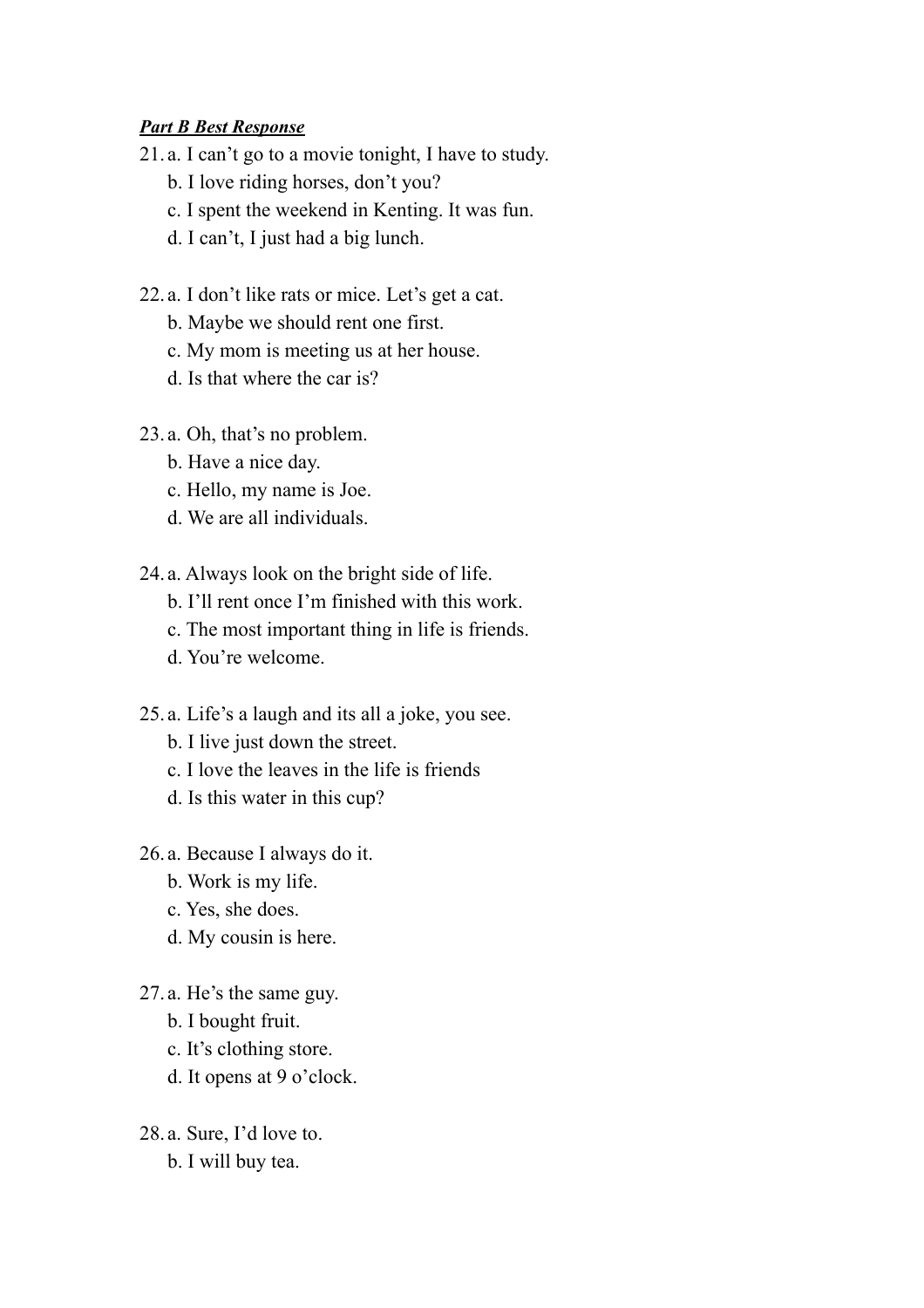- c. Make mine coffee.
- d. There's none left.
- 29. a. The wind is strong.
	- b. I left it at home.
	- c. No two are alike.
	- d. There are none.
- 30. a. Clean the kitchen first.
	- b. I sing in the choir.
	- c. Here's 20NT.
	- d. Don't do that.

#### *Part C Short Dialogue*

- 31. a. They are brothers.
	- b. They are classmates.
	- c. They are cousins.
	- d. Klark is the Man's nephew
- 32. a. With the Man.
	- b. In New York.
	- c. In Florida.
	- d. In London.
- 33.a. The man wants to be the woman's boyfriend.
	- b. They are brother and sister.
	- c. They have been married for a long time.
	- d. The woman will not see him.

# 34.a. He and the woman went to a movie.

- b. The woman wants to ask him out.
- c. He went to the beach and went swimming.
- d. It is summer time.
- 35.a. It was a little entertaining.
	- b. It was quite amusing.
	- c. It was disgusting.
	- d. It was fascination.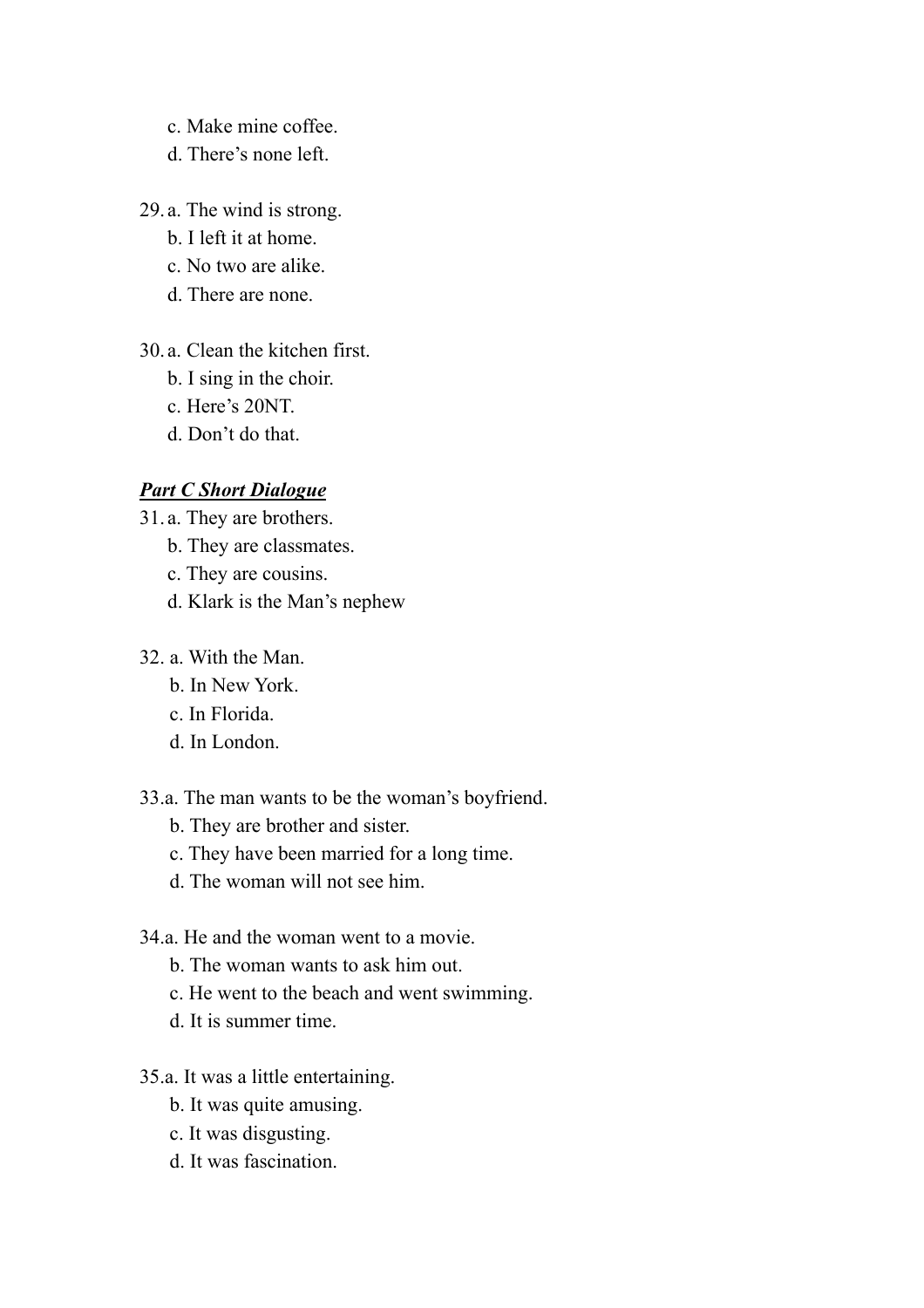36.a. He's hungry.

- b. He has a cold.
- c. He ate too much.
- d. He hurt his foot.

# 37.a. a car

- b. a scooter
- c. a bus
- d. a train

38.a. He doesn't like it.

- b. It's too early to tell.
- c. He wants to quit.
- d. He's happy with the job.

# 39.a. Working at a computer.

- b. Cooking in the kitchen.
- c. Taking dance lessons.
- d. Baking a cake.

40.a. Street directions.

- b. Tire repair.
- c. Time of day.
- d. Telephone number.

# *Part D Long Dialogue*

# *Dialogue 1*

- 41.a. She went to Taiwan.
	- b. She went to Thailand.
	- c. She went to Taichung.
	- d. She played football.

42.a. The Japanese have a special massage school.

- b. To learn how to cook.
- c. To learn how to heal her boyfriend's back.
- d. Because she can't swim.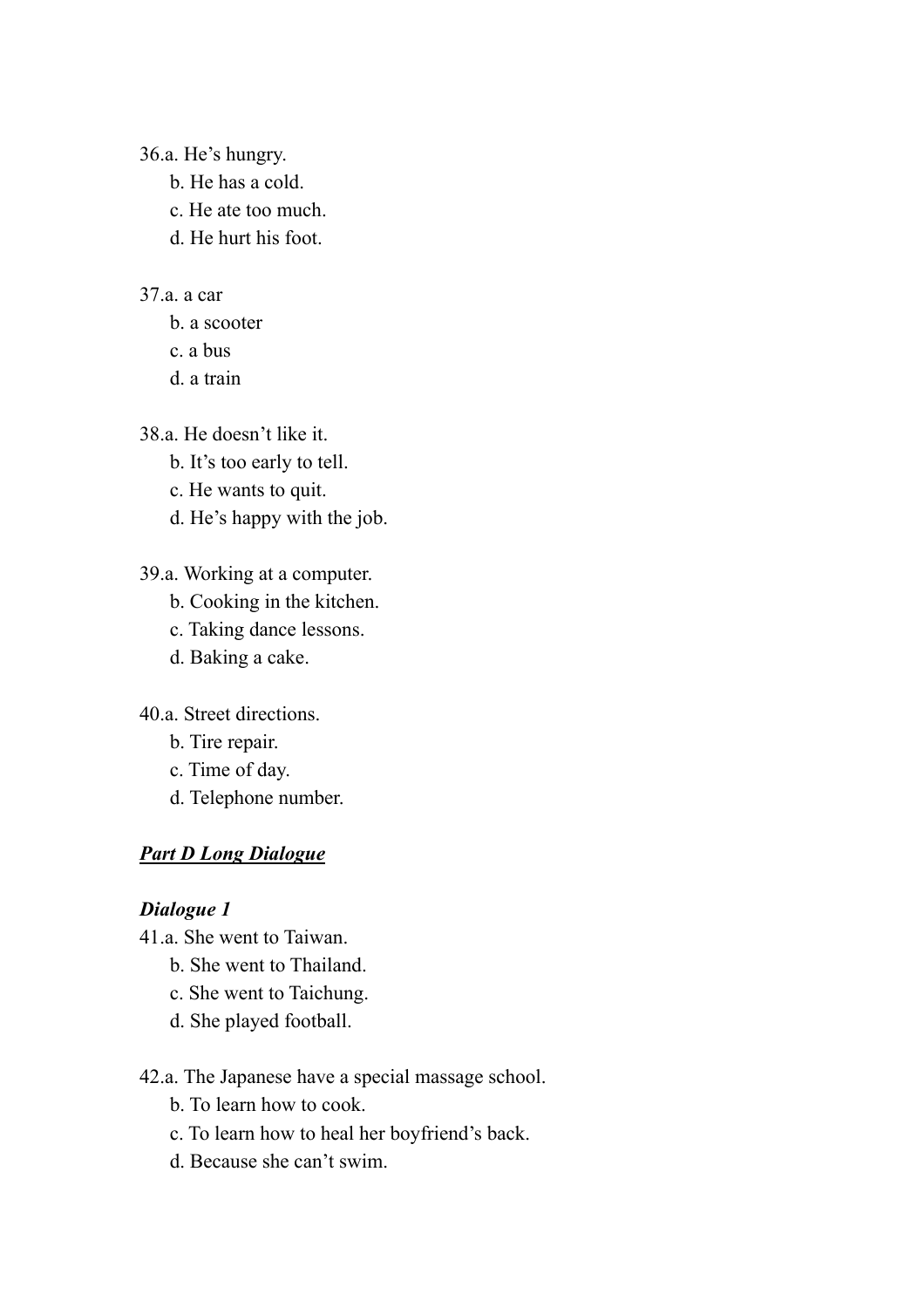43.a. She is thinking of being a massage therapist.

- b. She wants to cook Thais.
- c. She is thinking of being a football player.
- d. She wants to teach English.
- 44.a. Tina's idea to get married.
	- b. Tina's idea to start a coffee shop.
	- c. Tina's idea to ship coffee.
	- d. Tina's idea to play football.
- 45.a. He makes pies.
	- b. He works at a massage studio.
	- c. He makes footballs.
	- d. He sells Holy Grails.

# *Dialogue 2*

46.a. They are mother and sister.

- b. They are students.
- c. They are married.
- d. They are teachers.
- 47.a. Tainan
	- b. Taichung
	- c. Gwei Shan
	- d. Danshui

48.a. A shopping list.

- b. A comparison of 2 places to live.
- c. His budget.
- d. An English composition.

# 49.a. Lack of money.

- b. Transportation difficulties.
- c. Reluctance to leave home.
- d. The high cost of rent.

# 50.a. First he'll rent a bike.